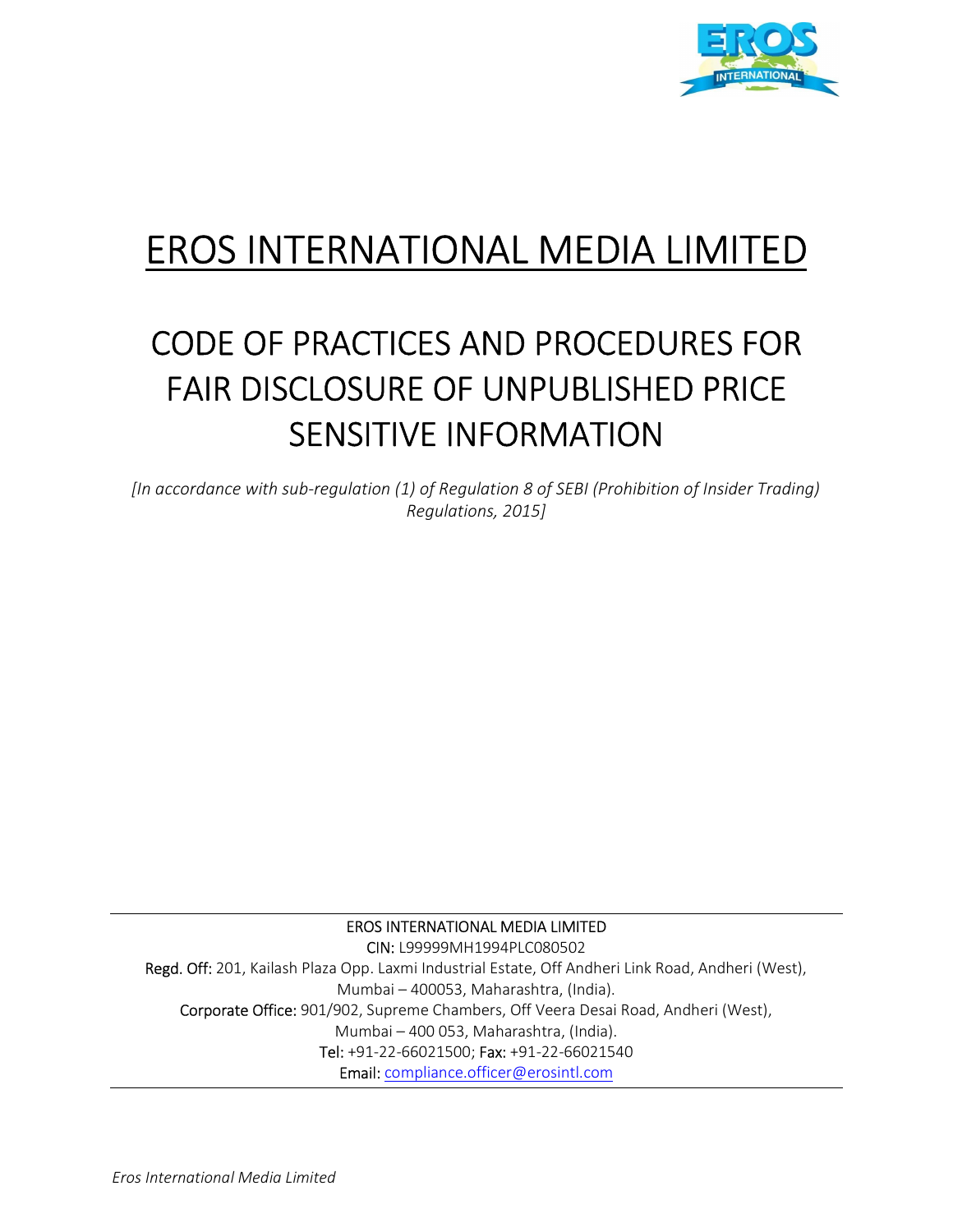

#### EROS INTERNATIONAL MEDIA LIMITED

### CODE OF PRACTICES AND PROCEDURES FOR FAIR DISCLOSURE OF UNPUBLISHED PRICE **SENSITIVE INFORMATION**

[In accordance with sub-regulation (1) of Regulation 8 of SEBI (Prohibition of Insider Trading) Regulations, 2015]

#### 1. PREFACE:

 In an endeavour to preserve the confidentiality of Unpublished Price Sensitive Information ("UPSI") and to prevent its misuse in day–to–day business affairs along with an aim to promote the culture of fair disclosure of information in due compliance with the Principles of Fair Disclosures as set out in the SEBI (Prohibition of Insider Trading) Regulations, 2015 (hereinafter referred as "PIT Regulations"), as amended from time to time, the Board of Directors of Eros International Media Limited ("the Company") has formulated a Code of Conduct to be known as "Eros International Media Limited Code of Practices and Procedures for fair disclosure of Unpublished Price Sensitive Information ("this Code").

#### 2. PRINCIPLES AND PROCEDURES OF FAIR DISCLOSURE ADOPTED BY THE COMPANY:

| Sr. No        | Principle                                                                                                                                                                                                                           | Procedure                                                                                                                                                                                                                                                                                                                                                                                                                                                         |
|---------------|-------------------------------------------------------------------------------------------------------------------------------------------------------------------------------------------------------------------------------------|-------------------------------------------------------------------------------------------------------------------------------------------------------------------------------------------------------------------------------------------------------------------------------------------------------------------------------------------------------------------------------------------------------------------------------------------------------------------|
| $\mathbf{1}$  | Prompt public disclosure of UPSI<br>that would impact price discovery,<br>which shall be no sooner than<br>credible and concrete information<br>comes into being in order to make<br>information<br>generally<br>such<br>available. | The Company generally intimates the Stock<br>Exchange(s) well in advance about the Board<br>Meeting and its outcome in which any such proposal<br>is to be considered and about the current<br>happenings in respect of the events that have direct<br>bearing on the market sentiments for onward<br>dissemination to the public at large.                                                                                                                       |
| $\mathcal{P}$ | universal<br>Uniform<br>and<br>dissemination of UPSI<br>to avoid<br>selective disclosure.                                                                                                                                           | Company generally intimates the<br><b>The</b><br>said<br>information to the Stock Exchange(s) where its<br>securities are listed, within the stipulated time<br>period and Publicize the said information in the<br>Newspapers, wherever mandated under various<br>Statutes.<br>The Company also uploads the said information<br>including press releases, if any, on its Official<br>Website as early as possible or as is stipulated under<br>various Statutes. |
| 3             | Prompt dissemination of UPSI that<br>disclosed<br>selectively,<br>gets<br>inadvertently or otherwise to make<br>such<br>information<br>generally<br>available.                                                                      | To ensure authentication of the information to be<br>disclosed to the stakeholders, the said information is<br>generally cross verified by the Chief Investor<br>Relations Officer ("CIRO"). If any UPSI gets disclosed<br>selectively, inadvertently or otherwise, the CIRO                                                                                                                                                                                      |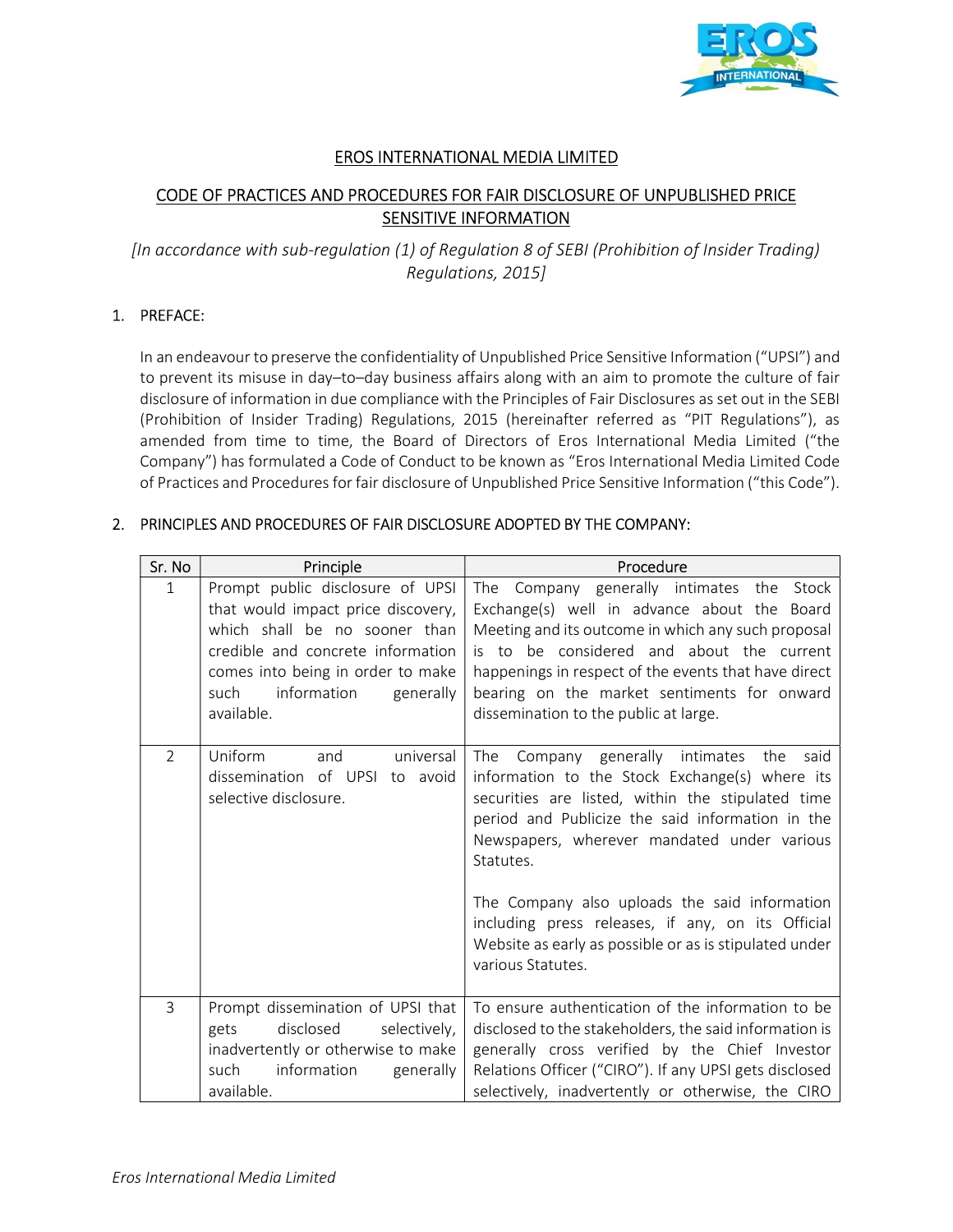

|                |                                                                                                                                                 | shall promptly publish the information generally<br>available by disclosing the same to exchanges and<br>publicize the facts and rectified information, if<br>required, in the Newspapers.                                                                                                                                                                                                                                                                                                                                                                                                                                                                                                                                                                                                                                                                                                                                                                                                                                                                                                                                                                                                                                                                                                                           |
|----------------|-------------------------------------------------------------------------------------------------------------------------------------------------|----------------------------------------------------------------------------------------------------------------------------------------------------------------------------------------------------------------------------------------------------------------------------------------------------------------------------------------------------------------------------------------------------------------------------------------------------------------------------------------------------------------------------------------------------------------------------------------------------------------------------------------------------------------------------------------------------------------------------------------------------------------------------------------------------------------------------------------------------------------------------------------------------------------------------------------------------------------------------------------------------------------------------------------------------------------------------------------------------------------------------------------------------------------------------------------------------------------------------------------------------------------------------------------------------------------------|
| $\overline{4}$ | Appropriate and fair response to<br>queries on news reports<br>and<br>requests for verification of market<br>rumours by Regulatory Authorities. | The CIRO after consultation with Chairman or CEO or<br>Executive Vice Chairman and Managing Director or<br>Chief Financial Officer, if required, shall give<br>appropriate and fair response to queries on news<br>reports and requests for verification of market<br>rumours by any regulatory authorities.<br>Employees of the Company shall not respond under<br>any circumstances to enquiries from the Stock<br>Exchanges, the media or others unless authorised to<br>do so by the CIRO of the Company.                                                                                                                                                                                                                                                                                                                                                                                                                                                                                                                                                                                                                                                                                                                                                                                                        |
| 5              | Ensuring that information shared<br>analysts<br>with<br>and<br>research<br>personnel is not UPSI.                                               | The Company has authorised Group Chairman,<br>Group CEO, Executive Vice Chairman and Managing<br>Director, Head - Investor Relations, Chief Financial<br>Officer and Company Secretary & Compliance<br>Officer as the "Authorised Speakers" to speak on<br>behalf of the Company, who shall follow the below<br>guidelines while dealing with analysts, research<br>personnel, and institutional investors or any other:<br>$\triangleright$ Only Public information to be provided: The<br>Authorised Speakers shall provide only public<br>information<br>the<br>to<br>analyst/research<br>personnel/large investors like institutions.<br>Recording of discussion: In order to avoid future<br>➤<br>misquoting or misrepresentation, discussion at<br>meetings with Analysts, Brokers or Institutional<br>Investors should preferably be recorded and<br>posted on the website.<br>Handling of unanticipated questions: The<br>➤<br>Authorised Speakers should be careful when<br>dealing with analysts' questions that raise issues<br>outside the intended scope of discussion.<br>Unanticipated questions may be taken on notice<br>and a considered response be given later. If the<br>answer includes Unpublished Price Sensitive<br>Information, a public announcement should be<br>made before responding. |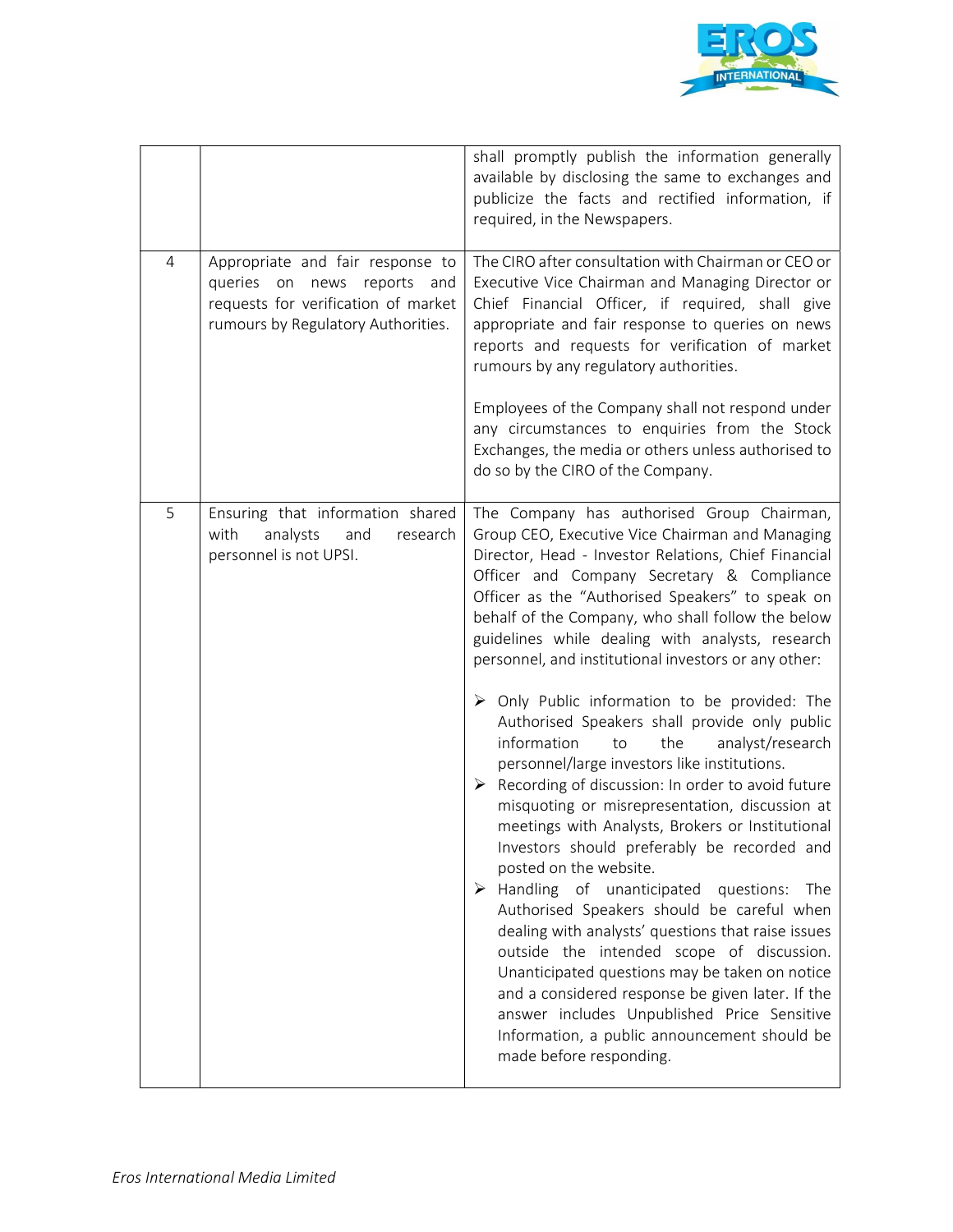

| 6              | Developing best practices to make<br>records<br>transcripts<br>οf<br>or<br>proceedings of<br>meetings<br>with<br>analysts and other investor relations<br>conferences on the official website<br>to ensure official confirmation and<br>documentation of disclosures made. | When the Company organizes meetings with<br>analysts/institutional investors, the Company shall<br>post the schedule of such meeting on the website of<br>the Company. The Company may also consider live<br>webcasting of analyst meets, if possible.<br>The Company should develop best practices to make<br>transcripts or records of proceedings of meetings<br>analysts and other investor relations<br>with<br>conferences on the official website to ensure official<br>confirmation and documentation of disclosure<br>made.                                                        |
|----------------|----------------------------------------------------------------------------------------------------------------------------------------------------------------------------------------------------------------------------------------------------------------------------|---------------------------------------------------------------------------------------------------------------------------------------------------------------------------------------------------------------------------------------------------------------------------------------------------------------------------------------------------------------------------------------------------------------------------------------------------------------------------------------------------------------------------------------------------------------------------------------------|
|                |                                                                                                                                                                                                                                                                            |                                                                                                                                                                                                                                                                                                                                                                                                                                                                                                                                                                                             |
| $\overline{7}$ | Handling of all Unpublished Price<br>Sensitive Information on a need - to<br>- know basis.                                                                                                                                                                                 | The Company has in place various suitable<br>safeguards, including "Code of Conduct for<br>regulating, monitoring and reporting trading by<br>Designated persons", "Chinese wall" etc. to avoid<br>Unpublished Price Sensitive Information becoming<br>available to any person who is not required to have<br>access to such information. Unpublished Price<br>Sensitive Information may however be disclosed, to<br>persons who need such information for furtherance<br>of legitimate purposes, performance of duties or<br>discharge of legal obligations in relation to the<br>Company. |

#### 3. SHARING OF UPSI FOR LEGITIMATE PURPOSE:

- 3.1 "Legitimate Purposes" would include information shared for the purposes mentioned hereunder:
	- (a) Sharing of information, in furtherance of duties in ordinary course of business with partners, collaborators, lenders, customers, suppliers, merchant bankers, legal advisors, auditors, consultants, etc.
	- (b) Sharing of information for execution of specific projects
	- (c) Sharing of information in discharge of legal obligations
	- (d) Sharing of information in accordance with the Company's Communication & Disclosure Policy
	- (e) Sharing of information for market sounding purposes to intermediaries and fiduciaries to obtain feedback from potential / existing investors about a transaction involving the Company.
	- (f) Sharing of information for any genuine or reasonable purpose as may be determined by the CIRO.
- 3.2 The Company, in its ordinary course of business, may share UPSI, for Legitimate Purpose, with partners, collaborators, lenders, customers, suppliers, merchant bankers, legal advisors, auditors, insolvency professionals or other advisors or consultants;